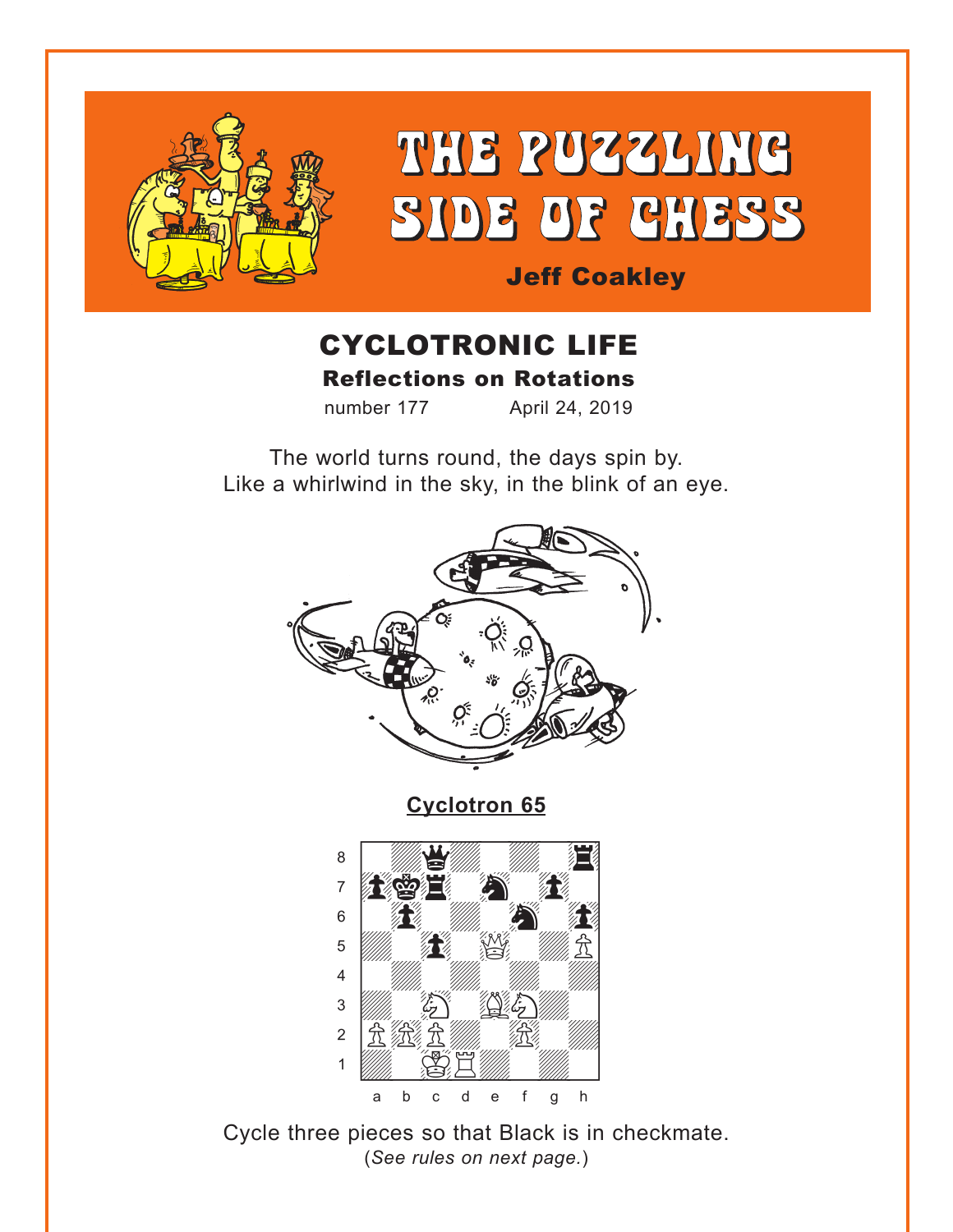#### **CYCLOTRONS**

<span id="page-1-0"></span>Switch the position of three pieces so that Black is in checkmate. No actual chess moves are made. The pieces simply swap squares. The pieces trade places in a "cycle". Piece A goes to square B, piece B goes to square C, and piece C goes to square A.

Any three pieces can trade places. Colours do not matter. The cycled pieces can be all white, all black, or a mix of both. Cycling the black king is a common trick.

The position after the cycle must be legal. This rule implies several things.

- a) A pawn cannot be on the 1st or 8th rank.
- b) Both kings cannot be in check.
- c) There must be a way to reach the position with a legal white move. Impossible checks, especially double checks, are a frequent "violation".
- d) In some cases, retrograde analysis is required to decide if the position after a cycle is legal.



**Cyclotron 66** 



Cycle three pieces so that Black is in checkmate.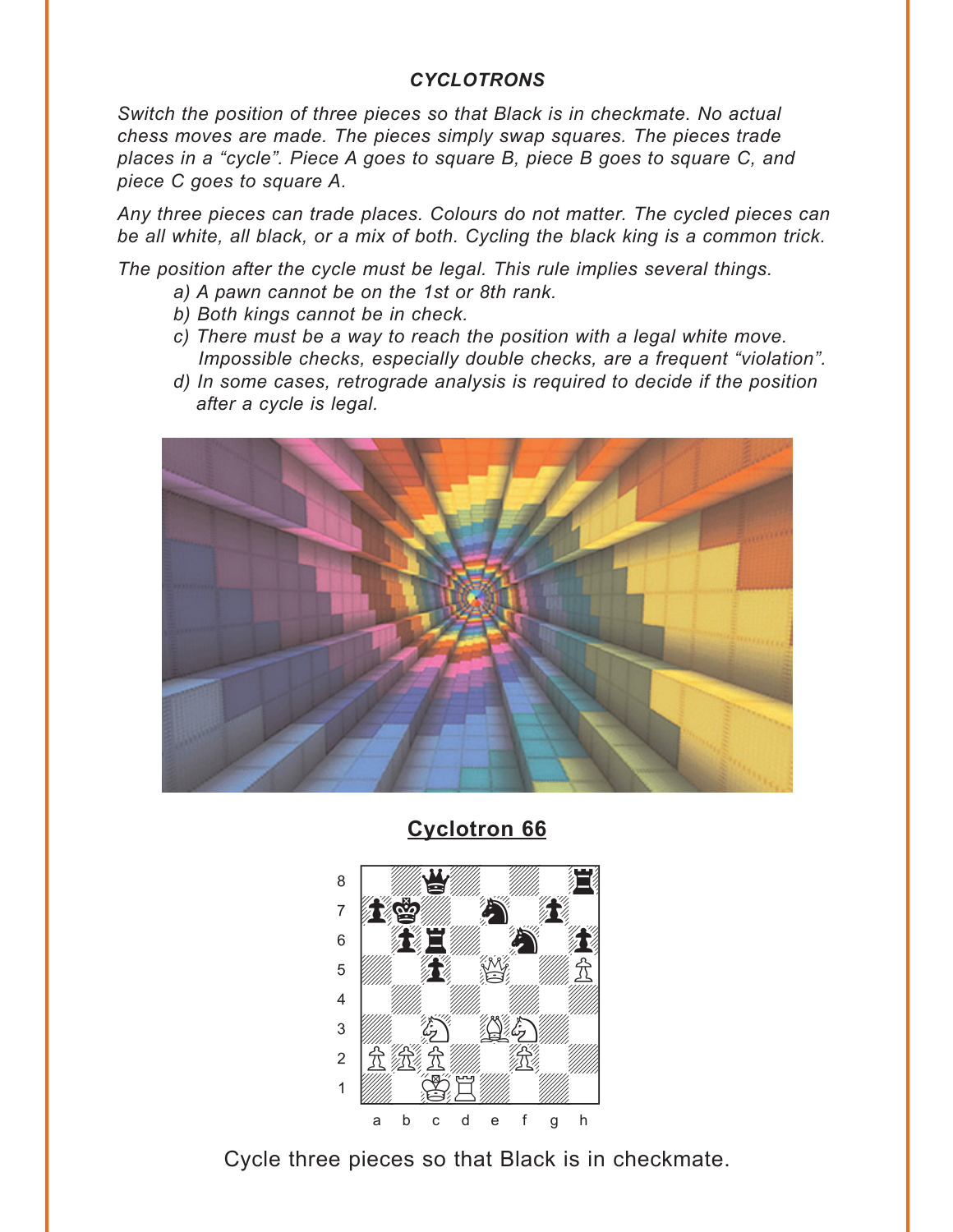<span id="page-2-0"></span>

Cycle three pieces so that Black is in checkmate.

It took 25,000 days to get this far. That's a lot of turns around the block. Around the clock. Sun up, sun down, One-fortieth of a million times.



Someone living on the equator spins 25,000 miles everyday. That's the circumference of the Earth. But if you're somewhere on the 51st parallel, like Calgary or the Belgian coast, it's only 25,000 kilometres.

Over 1000 miles per hour in the first case. 1000 km/h in the other. There's no such thing as sitting still.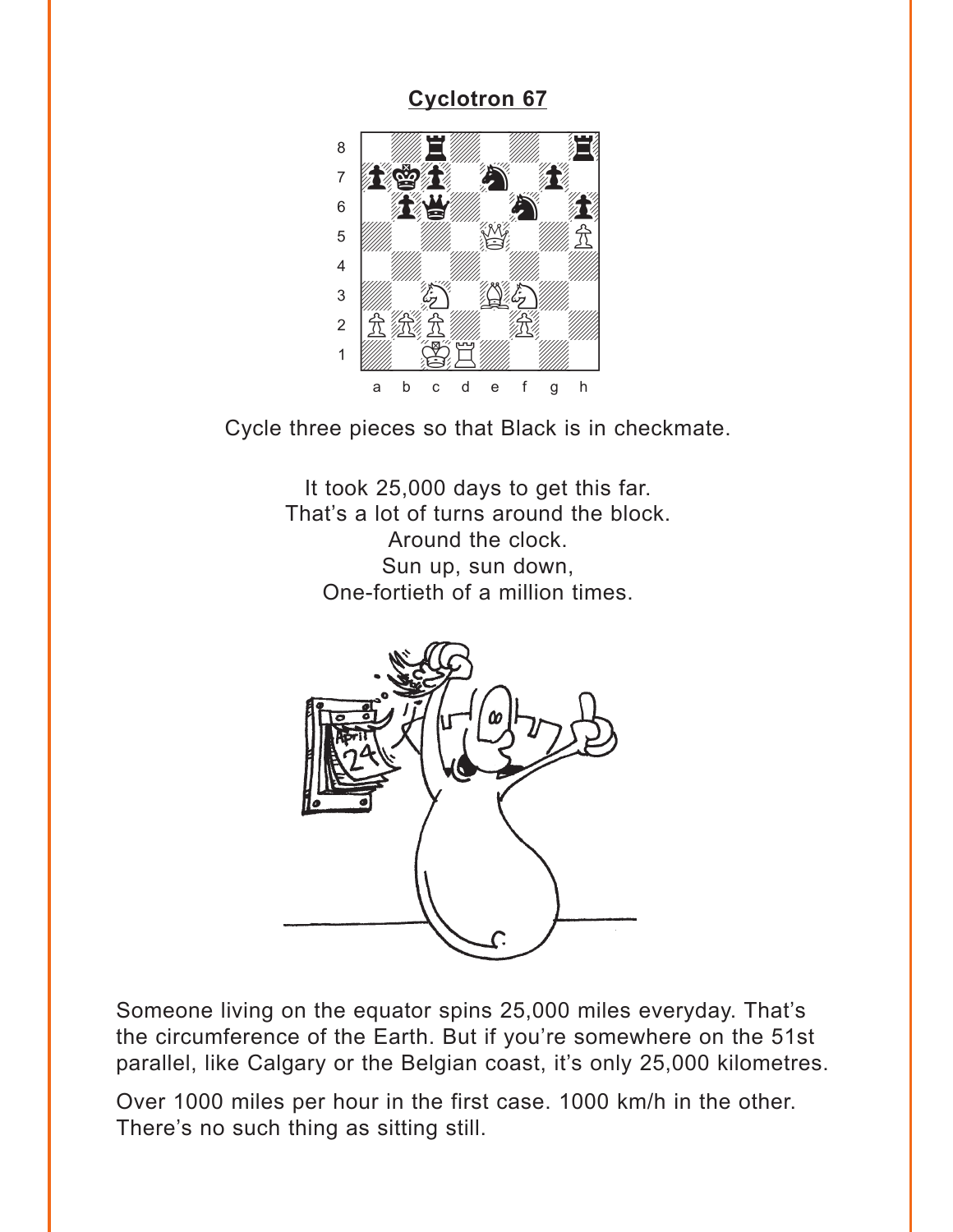<span id="page-3-0"></span>

Cycle three pieces so that Black is in checkmate.



25,000 days is two billion seconds, Two billion beats of the heart, 500 million breaths of air, 300 million blinks of an eye.

### **[Cyclotron 69](#page-8-0)**



Cycle three pieces so that Black is in checkmate.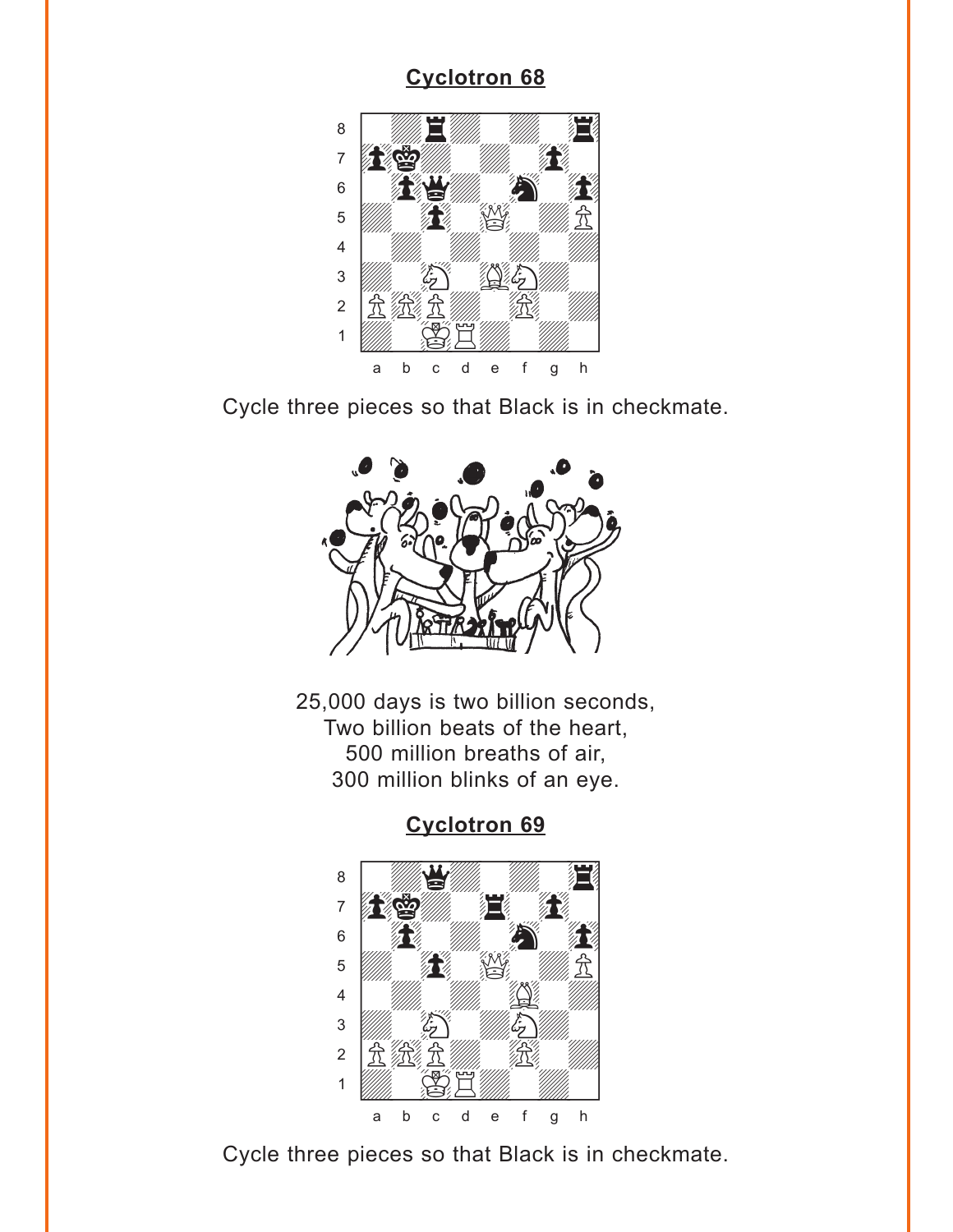<span id="page-4-0"></span>

Cycle three pieces so that Black is in checkmate.



**Milestones in Rotation** 

Stay tuned for more puzzles from the Cyclotronic Side of Life.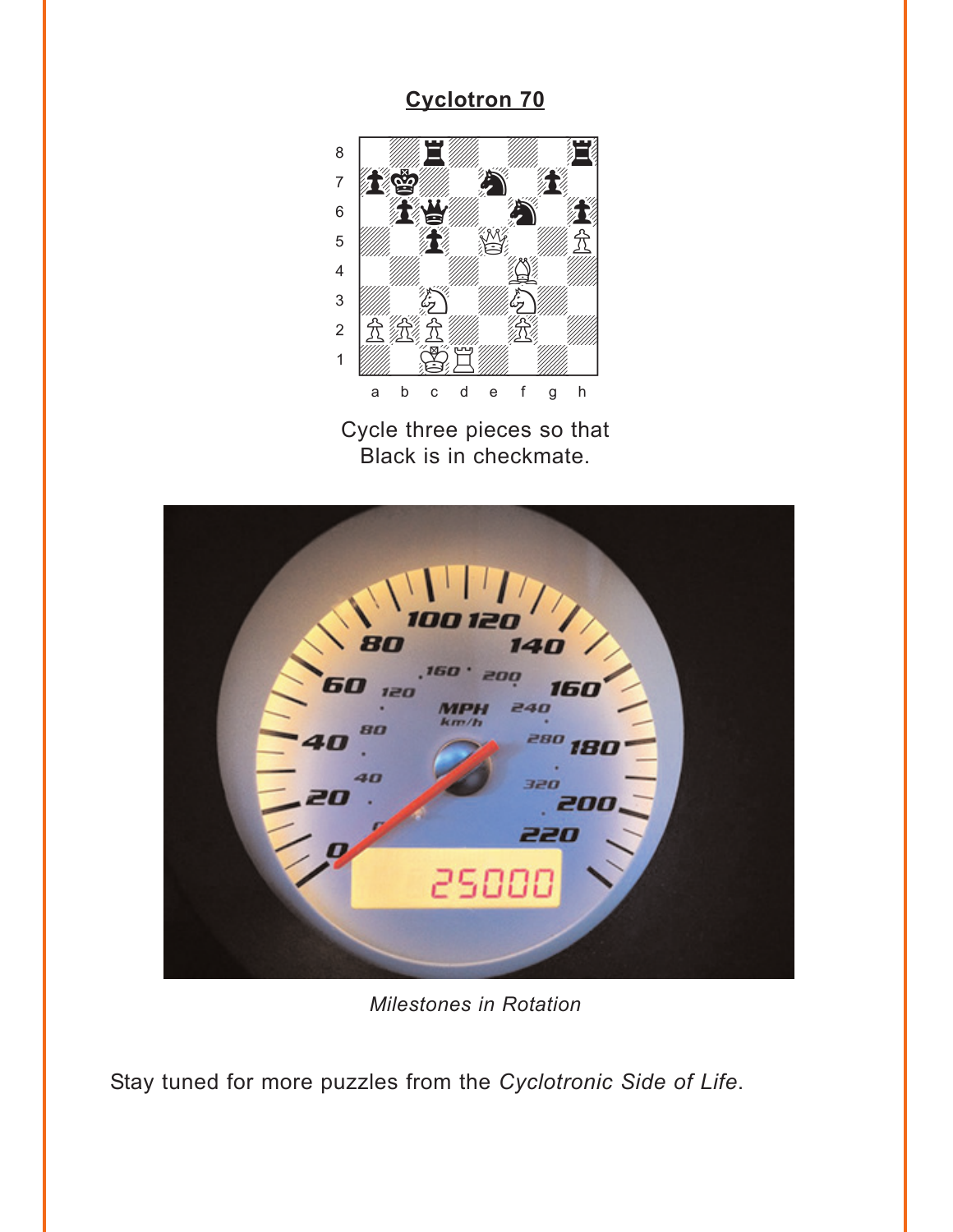# <span id="page-5-0"></span>**SOLUTIONS**

All cyclotrons by J. Coakley. *Puzzling Side of Chess* (2019). Computer checked by the great Caisay 4.1 (Adrian Storisteanu).

**PDF hyperlinks.** You can advance to the solution of any puzzle by clicking on the underlined title above the diagram. To return to the puzzle, click on the title above the solution diagram.

*Archives***.** Other columns with similar problems can be found in the Puzzling Side archives (55, 89, 92, 95, 119, 126, 128, 130, 132). For more information on ordinary switcheroos, see column 4.



#### **[Cyclotron 65](#page-0-0)**

Kb7 $\rightarrow$ f3 Nf3 $\rightarrow$ e5 Qe5 $\rightarrow$ b7

Double check and mate.

The order in which the pieces are cycled is not important. The resulting position will still be the same. See diagram below.

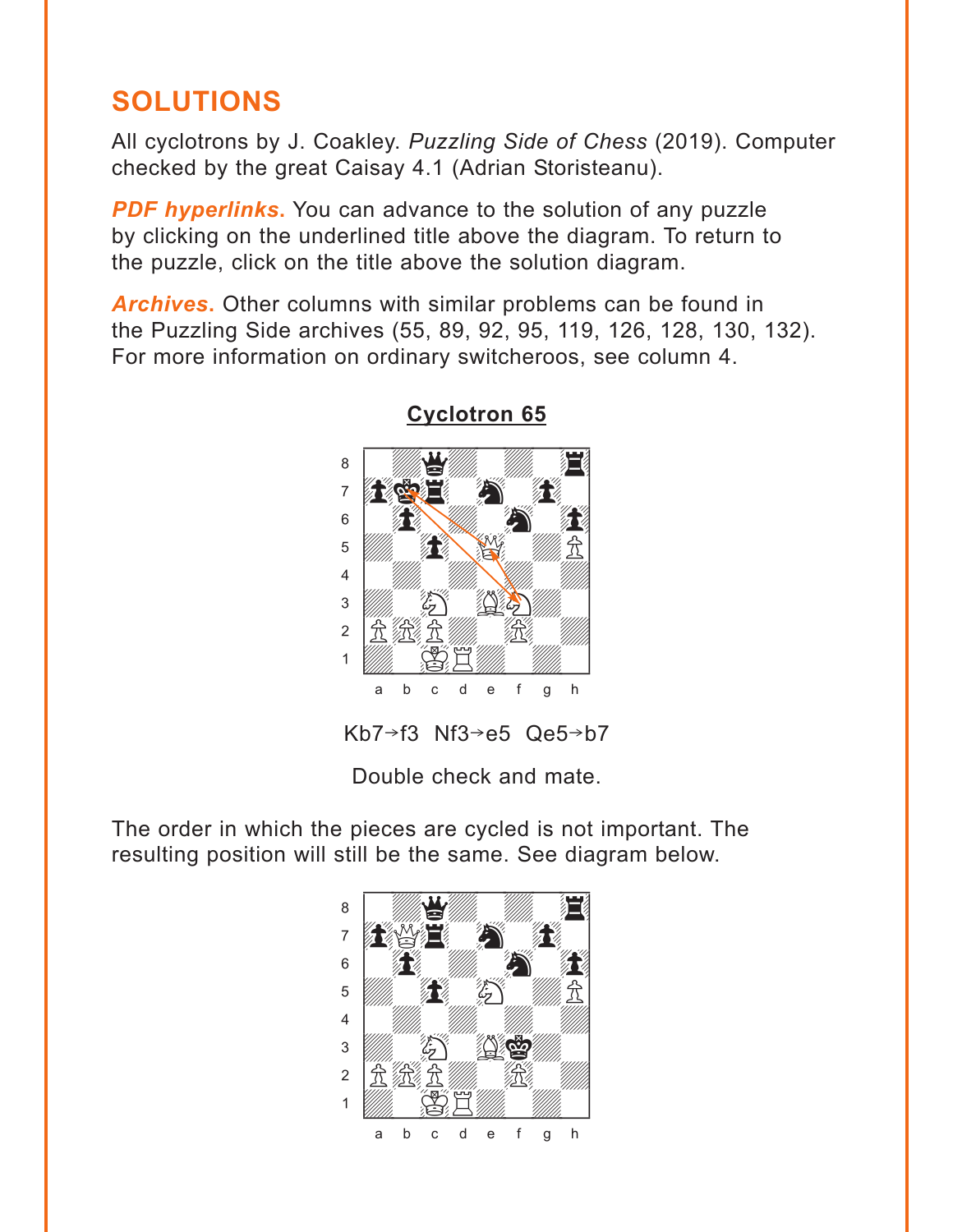<span id="page-6-0"></span>



The white queen shifts to cover e6 f5.



Kb7 $\rightarrow$ c7 c7 $\rightarrow$ c6 Qc6 $\rightarrow$ b7

Three adjacent pieces perform the smallest of cycles.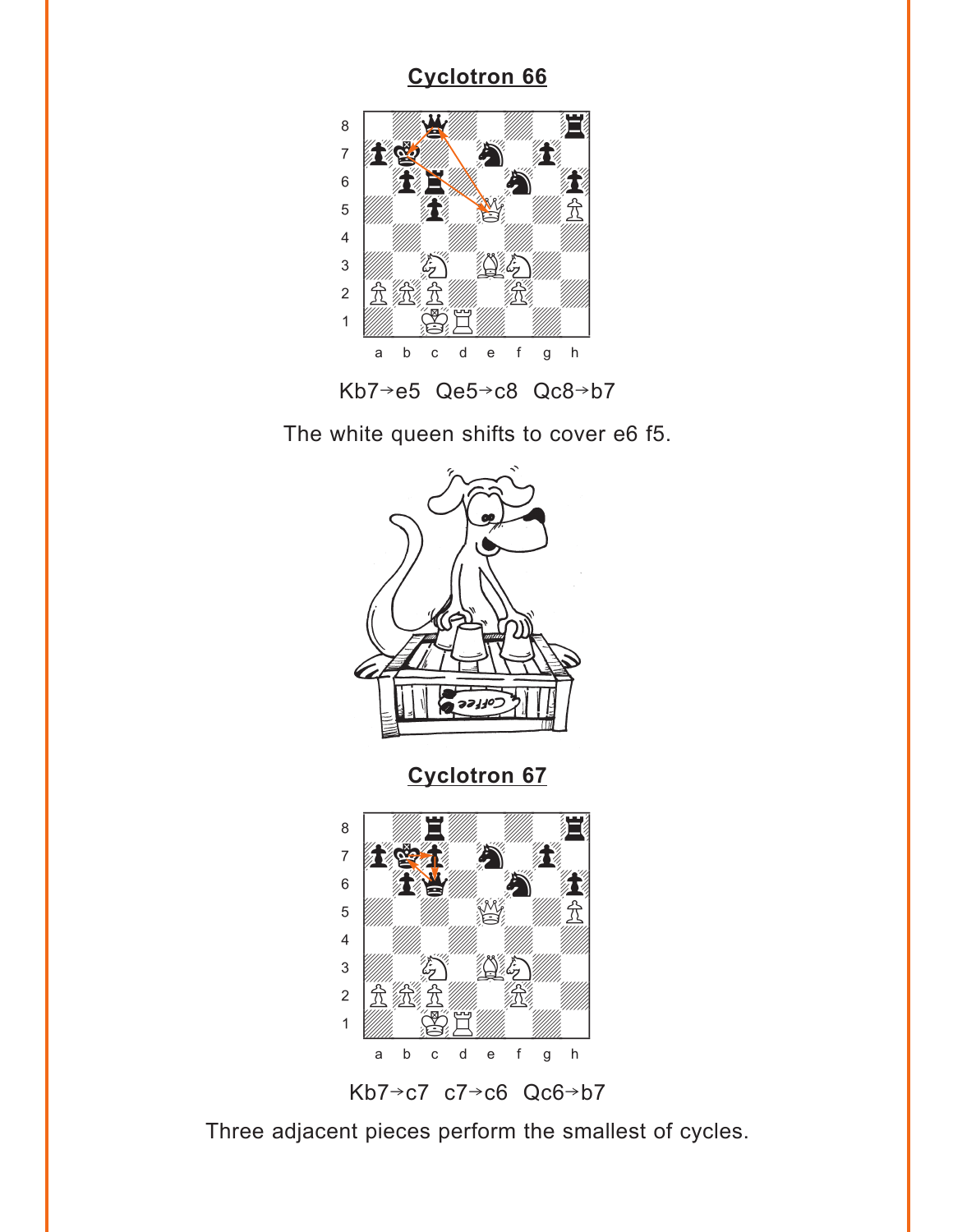<span id="page-7-0"></span>

 $Kb7 \rightarrow f6$  Nf6 $\rightarrow$ d1 Rd1 $\rightarrow b7$ 

The white rook takes control of f7.



## **Cyclotronic Math**

- $*$  To be precise, 25,000 days is 2,160,000,000 seconds.
- \* The distance around the globe along any parallel is equal to the circumference of the planet times the cosine of the latitude. For example, traversing the 40th parallel (through Philadelphia and the Mediterranean Sea).

equator =  $40,000$  kilometres (25,000 miles) cosine of 40 degrees  $= .77$  $40,000 \times .77 = 30,800$  km

- \* One thousand days is 2 years, 9 months. The time from conception to our second birthday.
- \* Mile Markers: 5000 days = 13 years, 8 months 10,000 days =  $27$  years, 5 months 14,610 days = 40 years How many days are you?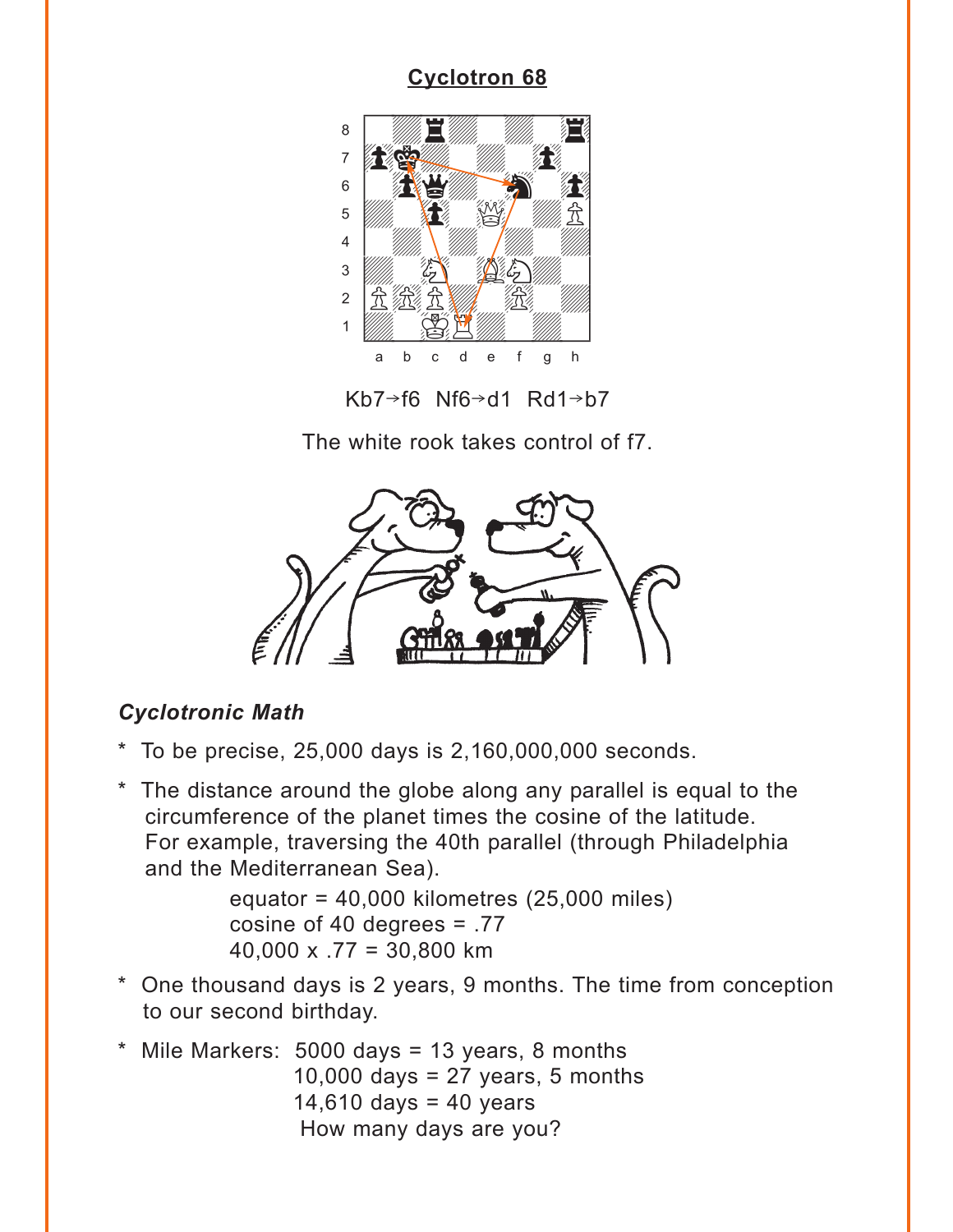<span id="page-8-0"></span>

 $c5 \rightarrow f4$  Bf4 $\rightarrow$ f3 Nf3 $\rightarrow$ c5

The black king stays put this time. The power of double check.



45 rpm